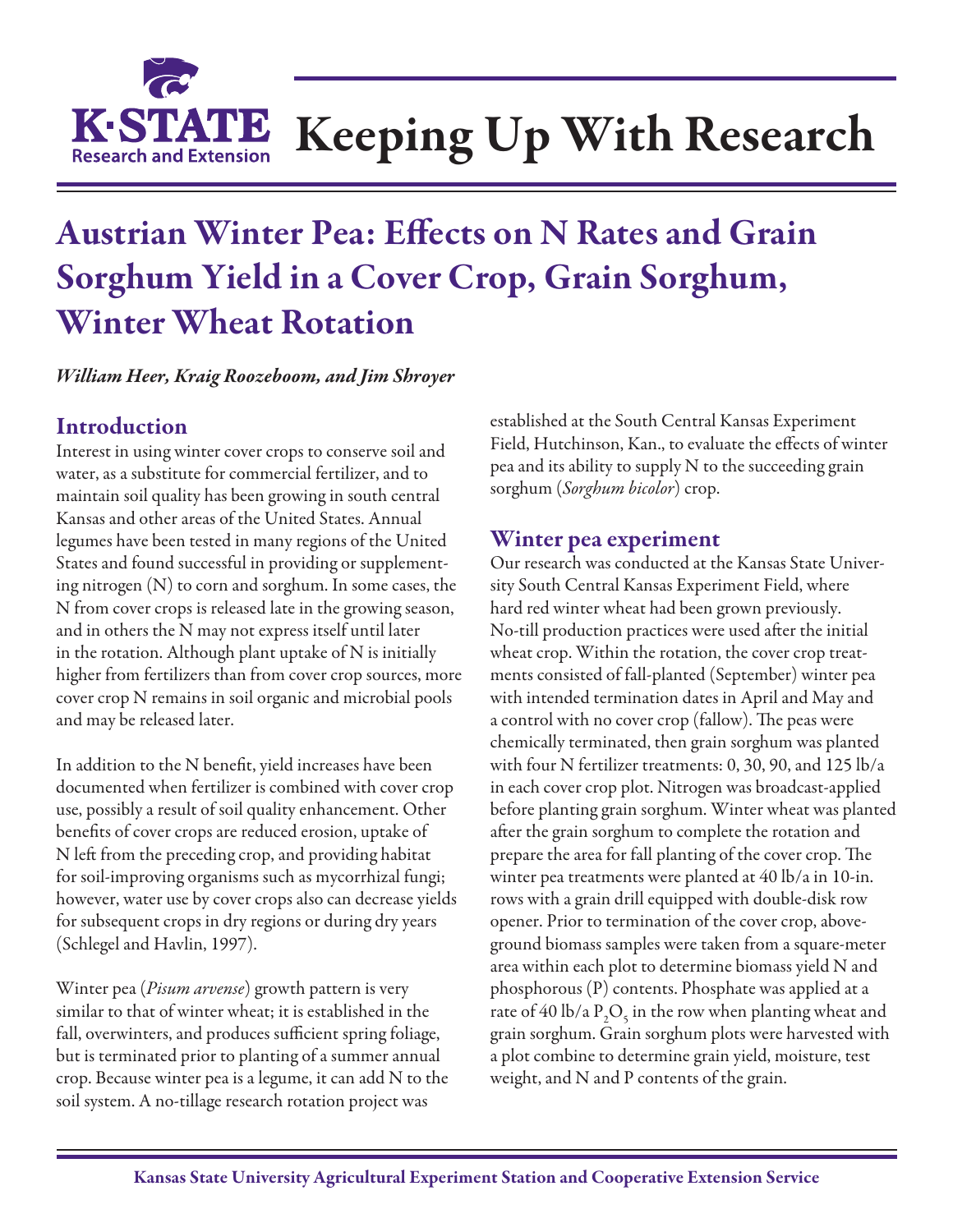#### Winter pea and nitrogen

Each component in the rotation was present every third year, providing winter pea and grain sorghum yields in 1996, 1999, 2002, 2005, and 2008. As the rotation continued through the cropping sequence, the five-year averages show the first increment of N resulted in the greatest change in yield, and the yields tended to peak at the 60 lb/a N rate treatment regardless of the presence or lack of winter peas (Table 2). This same pattern is present in the other rotations at the South Central Field where grain sorghum is included in rotation with other crops and N rates. The greatest five-year average increase in grain sorghum yield was realized in the 90 lb/a N treatment where winter peas were terminated in May, which suggests that the cover crop should be terminated early.

Soil conditions at planting of the winter peas in 1995 were excellent with good moisture. After planting, temperatures cooled and limited fall growth of the peas. Fall ground cover in 1996 ranged from 26 to 36% with no significant differences across treatments compared with 36 to 46% in 1999 (Table 1). The winter months of 1996 were cool and dry, which limited growth and delayed the April termination from early April to mid-May. The

May termination was also delayed by wet conditions. Weather conditions in 1999 were favorable for growth of the winter pea. Winter pea aboveground biomass with April termination was about half that of May termination in 1996; however, no significant differences were measured in dry matter (DM) production between the termination dates. Differences in the percentage N in the DM existed only in the treatments for May termination. Large amounts of N were not produced by the cover crop in 1996; N credited to the cover crop based on biomass N ranged from 9.48 to 30.70 lb N/a. The larger amounts of DM produced in 1999 added considerable amounts of N (Table 1).

#### Grain sorghum yields

In 1996, the low levels of N from the peas did not translate into increased grain yield in the grain sorghum. Only the no-N treatments with and without the cover crop and the April termination with no cover crop and cover crop plus 90 lb/a N treatments had significantly lower grain yields (Table 2). Flag leaf N  $(\%)$  and whole plant N  $(\%)$ were decreased in the no-N treatments with or without cover crop. The highest flag leaf and whole plant N occurred in the April termination, 90 lb/a N treatment;

| $\sigma$<br>$\sim$ $\sim$<br>Termination |                       |           | Fall ground cover <sup>2</sup> |       | Winter pea DM yield <sup>3</sup> | N from winter pea |                                      |  |  |
|------------------------------------------|-----------------------|-----------|--------------------------------|-------|----------------------------------|-------------------|--------------------------------------|--|--|
| date                                     | $N$ rate <sup>1</sup> | 1996      | 1999                           | 1996  | 1999                             | 1996              | 1999                                 |  |  |
|                                          | lb/a                  |           | ------------ % ------------    |       | $ \frac{1}{b/a}$ $ \frac{1}{c}$  |                   | $  \frac{1}{b/a}$ $   \frac{1}{c-a}$ |  |  |
| April <sup>4</sup>                       | $\overline{0}$        | 33        | 46                             | 302   | 3,061                            | 9.48              | 103                                  |  |  |
|                                          | 30                    | 28        | 36                             | 413   | 2,796                            | 12.43             | 94                                   |  |  |
|                                          | 60                    | 30        | 36                             | 342   | 2,895                            | 10.26             | 83                                   |  |  |
|                                          | 90                    | 36        | 40                             | 717   | 3,317                            | 22.68             | 109                                  |  |  |
| May <sup>5</sup>                         | $\overline{0}$        | 36        | 40                             | 900   | 4,590                            | 19.71             | 128                                  |  |  |
|                                          | 30                    | 34        | 39                             | 1,200 | 4,674                            | 32.4              | 148                                  |  |  |
|                                          | 60                    | 33        | 41                             | 1,110 | 4,769                            | 23.98             | 139                                  |  |  |
|                                          | 90                    | 26        | 43                             | 1,279 | 3,850                            | 30.7              | 100                                  |  |  |
| $LSD6$ (P = 0.05)                        |                       | <b>NS</b> | 7                              | 812   | 1,200                            |                   |                                      |  |  |

Table 1.Winter pea cover crop and termination date effects on cover crop fall cover, dry matter (DM), and DM nitrogen (N), South Central Field, Hutchinson.

<sup>1</sup> N applied as 34-0-0 after pea termination prior to planting grain sorghum.

 $^{\rm 2}$  Winter pea cover estimated by 6-in. intersects on one 44-ft line transect per plot.

 $^3$  Winter pea DM weight and percentage N and phosphorus determined from samples taken prior to termination.

4 April termination dates: May 16, 1996, and April 21, 1999.

5 May termination dates: June 4, 1996, and May 19, 1999.

 $^6$  Unless two yields in the same column differ by at least the least significant difference (LSD), little confidence can be had in one being greater than the other.  $NS = not$  significant.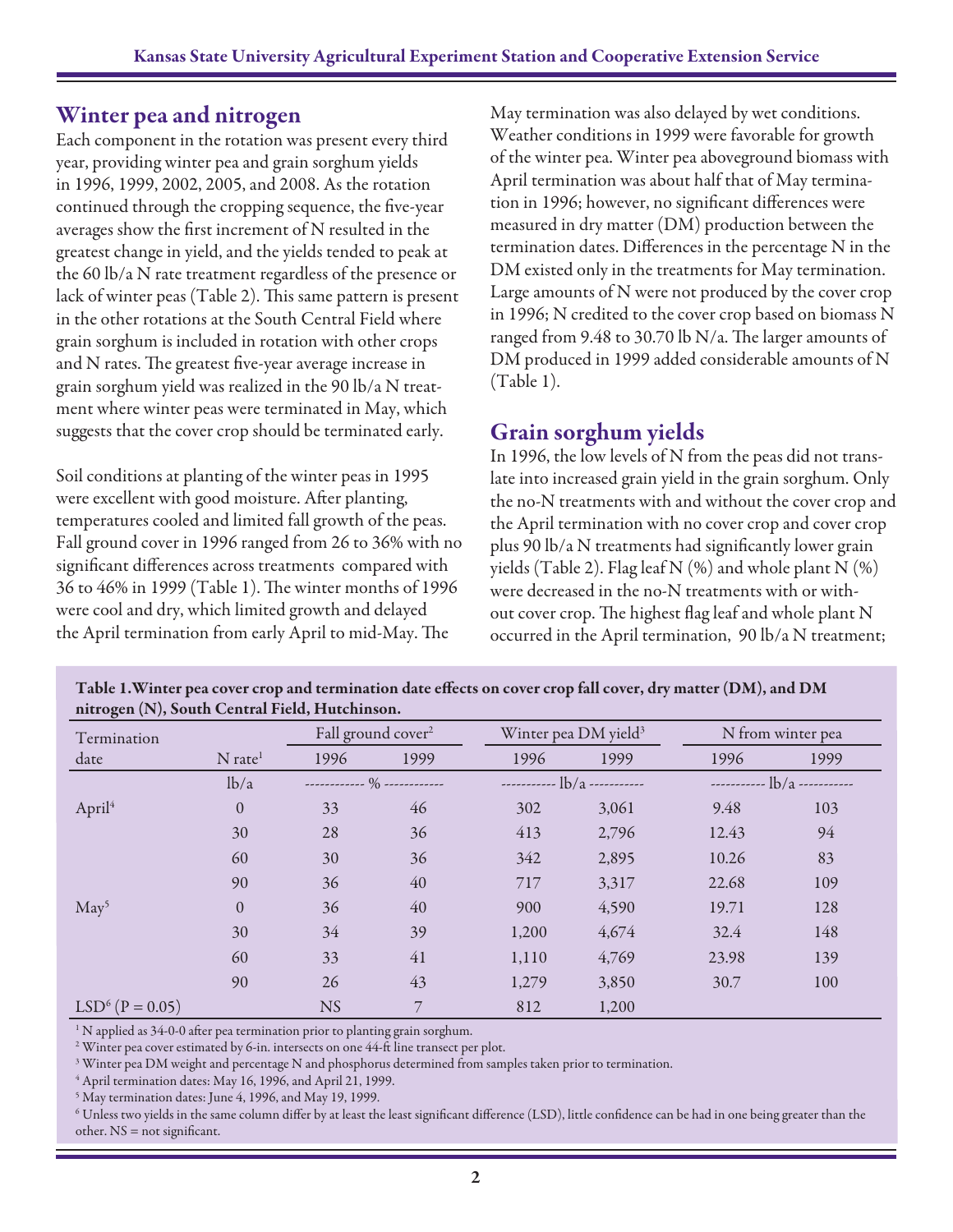|                              |                |     | Flag leaf      |     |                |       |           |                |       |                | Grain        |       |      |                  |       |     |               |       |
|------------------------------|----------------|-----|----------------|-----|----------------|-------|-----------|----------------|-------|----------------|--------------|-------|------|------------------|-------|-----|---------------|-------|
| Termination                  | ${\bf N}$      |     | 1996           |     | 1996           |       |           | 1999           |       |                | 2002         |       |      | 2005             |       |     | 2008          |       |
| date                         | rate           | N   | ${\bf P}$      | N   | $\mathbf{P}$   | Yield | ${\bf N}$ | ${\bf P}$      | Yield | ${\bf N}$      | ${\bf P}$    | Yield | N    | ${\bf P}$        | Yield | N   | ${\bf p}$     | Yield |
|                              | lb/a           |     | $--- 90$ ----- |     | $--- 90$ ----- | bu/a  |           | $--- 90$ ----- | bu/a  |                | $--- 90 ---$ | bu/a  |      | ----- $\%$ ----- | bu/a  |     | ----- % ----- | bu/a  |
| April, no pea <sup>2</sup>   | $\theta$       | 2.5 | 0.38           | 1.6 | 0.26           | 86.5  | 1.1       | 0.32           | 72.6  | 1.5            | 0.38         | 78.4  | 1    | 0.31             | 54    | 1.2 | 0.32          | 36    |
|                              | 30             | 2.7 | 0.44           | 1.6 | 0.27           | 93.9  | 1.2       | 0.29           | 90.9  | 1.6            | 0.4          | 87.5  | 1.1  | 0.29             | 76    | 1.3 | 0.34          | 50.8  |
|                              | 60             | 2.8 | 0.43           | 1.7 | 0.27           | 82.6  | 1.5       | 0.32           | 106.4 | 1.8            | 0.4          | 82.8  | 1.4  | 0.31             | 94    | 1.4 | 0.34          | 59.3  |
|                              | 90             | 2.8 | 0.44           | 1.7 | 0.25           | 90.4  | 1.7       | 0.34           | 101.8 | 1.8            | 0.35         | 92.5  | 1.5  | 0.31             | 96    | 1.4 | 0.35          | 61.7  |
| April, with pea <sup>2</sup> | $\overline{0}$ | 2.4 | 0.4            | 1.5 | 0.29           | 80.2  | 1.3       | 0.31           | 93.5  | 1.6            | 0.37         | 79.9  | 1.4  | 0.29             | 102   | 1.2 | 0.35          | 68.9  |
|                              | 30             | 2.7 | 0.39           | 1.6 | 0.26           | 85.7  | 1.3       | 0.32           | 97.4  | 1.7            | 0.38         | 91.1  | 1.4  | 0.31             | 107   | 1.3 | 0.32          | 72.8  |
|                              | 60             | 2.7 | 0.38           | 1.7 | 0.27           | 90    | 1.5       | 0.33           | 105.1 | 1.8            | 0.4          | 87.5  | 1.5  | 0.31             | 107   | 1.4 | 0.33          | 73.1  |
|                              | 90             | 2.9 | 0.41           | 1.8 | 0.23           | 83.8  | 1.8       | 0.32           | 97.9  | $\overline{2}$ | 0.37         | 77.2  | 1.6  | 0.32             | 98    | 1.4 | 0.33          | 68.9  |
| May, no $pea3$               | $\overline{0}$ | 2.1 | 0.39           | 1.4 | 0.3            | 81.4  | 1.1       | 0.34           | 40.5  | 1.6            | 0.41         | 56.4  | 1.1  | 0.31             | 67    | 1.3 | 0.34          | 47.1  |
|                              | 30             | 2.4 | 0.39           | 1.5 | 0.28           | 88.1  | 1.1       | 0.32           | 66.6  | 1.7            | 0.4          | 71.6  | 1.1  | 0.3              | 92    | 1.3 | 0.33          | 73.2  |
|                              | 60             | 2.6 | 0.4            | 1.6 | 0.27           | 90.7  | 1.2       | 0.3            | 93.3  | 1.8            | 0.4          | 71.4  | 1.2  | 0.31             | 95    | 1.3 | 0.33          | 66.8  |
|                              | 90             | 2.6 | 0.4            | 1.6 | 0.26           | 89.6  | 1.4       | 0.31           | 105.9 | 1.9            | 0.4          | 82.6  | 1.4  | 0.33             | 95    | 1.4 | 0.34          | 65.7  |
| May, with pea <sup>3</sup>   | $\Omega$       | 2.3 | 0.4            | 1.4 | 0.29           | 85    | 1.2       | 0.31           | 92.4  | 1.7            | 0.39         | 74.8  | 1.4  | 0.31             | 95    | 1.3 | 0.33          | 74.5  |
|                              | 30             | 2.5 | 0.4            | 1.5 | 0.31           | 92.4  | 1.3       | 0.31           | 97.7  | 1.8            | 0.38         | 81.5  | 1.5  | 0.3              | 98    | 1.3 | 0.33          | 78.9  |
|                              | 60             | 2.6 | 0.38           | 1.6 | 0.26           | 92.9  | 1.5       | 0.3            | 112.3 | 1.9            | 0.36         | 86.8  | 1.6  | 0.3              | 91    | 1.4 | 0.34          | 77.8  |
|                              | 90             | 2.7 | 0.41           | 1.6 | 0.25           | 90.5  | 1.5       | 0.32           | 108.7 | 1.8            | 0.39         | 90.3  | 1.6  | 0.31             | 98    | 1.4 | 0.34          | 87.6  |
| $LSD4$ (P = 0.05)            |                | 0.2 | 0.02           | 0.1 | <b>NS</b>      | 8.9   | 0.2       | 0.04           | 16    | 0.14           | 0.05         | 14    | 0.11 | 0.02             | 15    | 0.1 | 0.03          | 24    |

Table 2. Grain sorghum yield as affected by nitrogen (N) rate, winter pea cover crop, and termination date in a winter wheat-winter pea cover crop-grain sorghum rotation, South Central Field, Hutchinson.

 $^{\rm 1}$  Nitrogen applied after winter pea termination prior to planting grain sorghum.

2 Early April termination. Actual termination May 16, 1996; April 21, 1999; April 13, 2002; and April 27, 2005.

<sup>3</sup> Early May termination. Actual termination June 4, 1996; May 19, 1999; May 25, 2002; and May 18, 2005.

<sup>4</sup> Unless two yields in the same column differ by at least the least significant difference (LSD), little confidence can be had in one being greater than the other. NS = not significant.